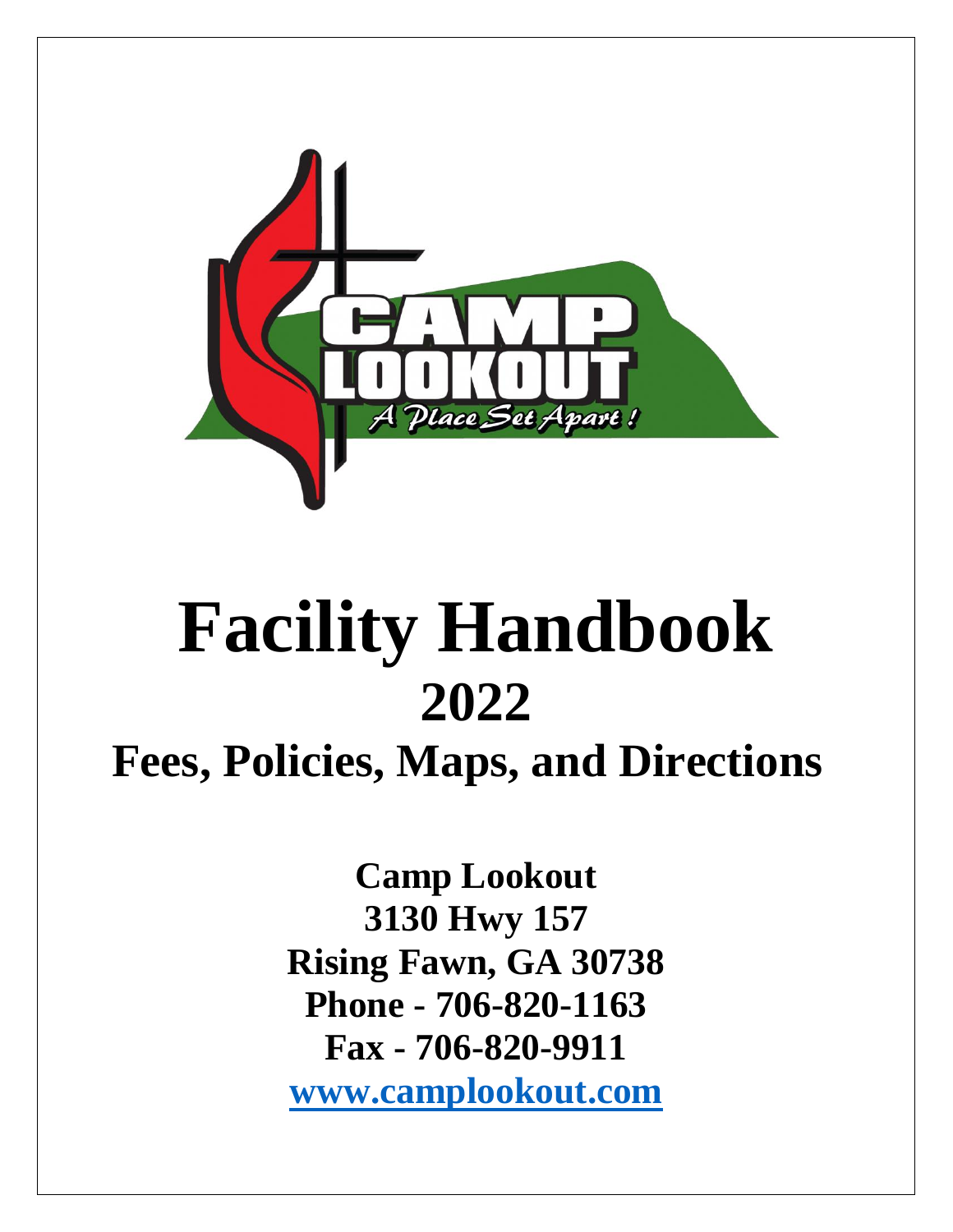

Dear Guests,

Greetings from Camp Lookout! We are excited that you have chosen Camp Lookout for your group's retreat.

# **Please look over the information contained in this booklet:**

- **Fees and rates**
- **Group policies**
- **Program descriptions**
- **Participant information, Disclosure, Consent, and Release form (***required if Camp Lookout provides staff to lead activities)*
- **Camp map and directions.**

Please have each participant or parent complete the *Participant information, Disclosure, Consent, and Release* form if Camp Lookout Staff is leading any activities with your group. If you have any questions, please give us a call at 706-820-1163, or email us at admin@camplookout.com or info@camplookout.com.

We look forward to serving you.

Don Washburn Director of Camp Lookout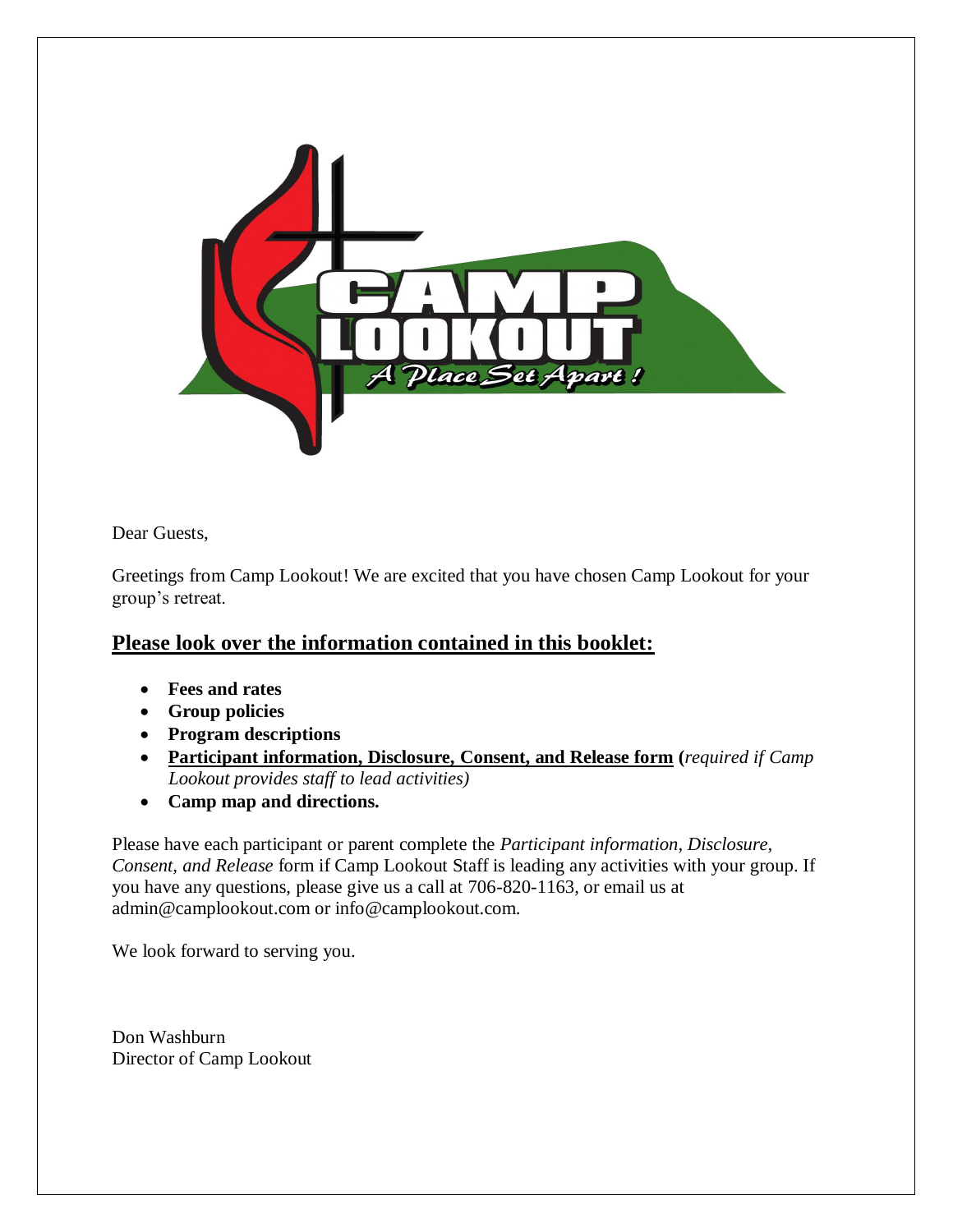# **CAMP LOOKOUT, INC.**

706-820-1163 / Email: [admin@camplookout.com](mailto:admin@camplookout.com) / www.camplookout.com

# **2022 CAMP LOOKOUT FACILITY AND PROGRAM FEES**

| <b>Usage Fees:</b>        | Conference | Non-Conference |
|---------------------------|------------|----------------|
| Entire Weekend (2 nights) | \$46.00    | \$50.00        |
| Weeknight $(S-Th)/night$  | \$23.00    | \$25.00        |
| Day Use (only) per person | \$ 7.00    | \$9.00         |

Day use fee applicable only to those **NOT** using overnight lodging facilities.

#### **Facility Minimums:**

Lookout Village – requires payment for a minimum of 24 persons Sunset Lodge – requires payment for a minimum of 12 persons

**Entire Camp Rental - Groups requesting the exclusive use of all facilities will be required to pay for a** 

**minimum of 60 persons.**

Day use rental of facilities - please call for rates and availability

#### **Lodging Discounts:**

Children under age ten: half price for lodging after minimums are met Seniors over 65: half price for lodging after minimums are met \***Discounts on lodging and meals applicable only after minimums are met.**

# **Program Fees (per person):**

Minimum six participants required for all programs.

| High Ropes                        | Conference | Non-    | Conference                                            | Non-Conference                     |         |
|-----------------------------------|------------|---------|-------------------------------------------------------|------------------------------------|---------|
| Conference                        |            |         | Group Initiatives                                     | \$8.50                             | \$10.00 |
| $I&II$ -grades 3-6                | \$17.75    | \$21.00 | Low Ropes $&$                                         |                                    |         |
| III -grade $7+$                   | \$23.00    | \$26.00 | Bouldering Wall*                                      | \$8.50                             | \$10.00 |
| Caving                            | \$24.00    | \$28.75 | Lake Paddling                                         | \$9.50                             | \$11.00 |
| Rock Climb/Rappelling             | \$24.00    | \$28.75 | Archery                                               | \$9.50                             | \$11.00 |
| Climbing Wall                     | \$17.75    | \$21.00 | Night Program                                         | \$5.50                             | \$7.00  |
| Wall w/Zip-Line                   | \$23.00    | \$26.00 |                                                       |                                    |         |
| $Zip$ -Line $(1.5 \text{ hours})$ | \$12.50    | \$15.75 | Pool (in season)                                      | \$75.00 for 2 hours (per 25), \$25 |         |
| <b>Whitewater Paddling</b>        | \$31.50    | \$35.00 | for each additional hour per lifeguard required.      |                                    |         |
| full day trip (8 hrs)             |            |         | *Note: The Bouldering Wall may be used in             |                                    |         |
| Mountain Biking                   | \$16.75    | \$20.00 | conjunction with group initiatives or low ropes at no |                                    |         |
| Off-site Biking                   | \$24.00    | \$27.25 | additional charge.                                    |                                    |         |

# **Reservation Deposits: Non refundable or transferable**

| Entire Camp \$1,300; Village \$650; Sunset \$375 |
|--------------------------------------------------|
| \$1,500                                          |
| Entire Camp \$650; Village \$475; Sunset \$240   |
| \$200.00                                         |
| \$200.00                                         |
|                                                  |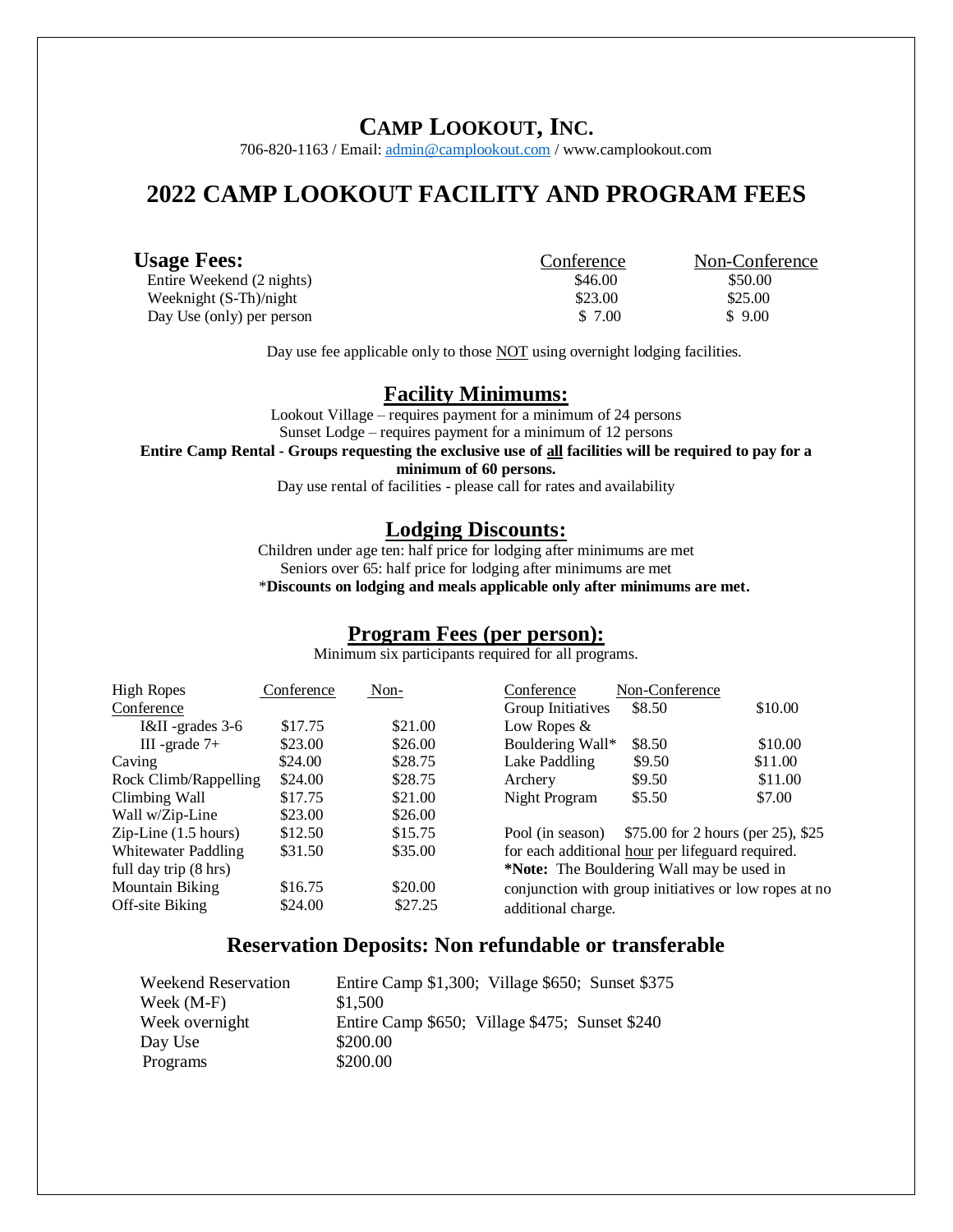# **MEAL SERVICE**

Meal service can be requested for either Lookout Lodge or Sunset Lodge. All meals are tasty, home cooked meals including beverages and deserts, with plenty of food for all. Meal service must be requested two weeks prior to arrival at camp. A minimum of twenty meals must be paid for at each mealtime. Minimum numbers can be met by one or more groups. The rates per meal are as follows:

| <b>Breakfast</b> | Lunch   | Supper  |
|------------------|---------|---------|
| \$9.75           | \$10.75 | \$11.75 |

- 1) The above rates are per person, per meal. We have various meals to choose from and will work with you to plan your menu.
- 2) A final count must be given to us no later than 4 days before your arrival. The group will be charged for no less than that final count.
- 3) Each person who is part of the group for which meals are being served will be charged for a meal.
- 4) Above rates do not include snacks.
- 5) Standard mealtimes are 8:00 AM, 12:30 PM, and 6:00 PM. Changes in meal times may be made by calling the camp.
- **6)** Meals are served buffet style. **Groups are expected to set tables at each meal, stack and return dirty dishes to kitchen window after eating, and clean tables and the dining hall after each meal.**

#### **Meal Discounts:**

Children under two years of age: no charge for meals after minimums are met. Children aged two through six: half price for meals after minimums are met.

### **DO YOUR OWN COOKING**

There are cooking facilities at both Sunset Lodge and Lookout Lodge. The kitchens are equipped with all the equipment and utensils you will need to prepare and serve a meal. If your group chooses to do this, please bring everything needed for food preparation and clean up. Prices for using the kitchen are per group per meal. This cost covers the usage and maintenance of kitchen equipment.

| Lookout | \$50 per group per meal |
|---------|-------------------------|
| Sunset  | <b>NO FEE</b>           |

CAMP LOOKOUT PROVIDES: Equipment and utensils for cooking and eating, fire protection, garbage disposal, maintenance of buildings and grounds, utilities, brooms, mops, garbage bags, toilet paper, dish cloths, bathroom cleaning agents, mattresses, basketball goal, GaGa pit, horseshoe pits, horseshoes, playground balls and basketballs, firewood, and instructors for activities (additional fee required).

YOUR GROUP WILL NEED TO PROVIDE: Linens, pillows, personal toiletries, food (unless Camp Lookout is providing your meals), snacks, napkins, paper towels, condiments, coffee, sugar, special recreational equipment, meals for lifeguard or other staff (if supplied), and clean up at the end of your stay.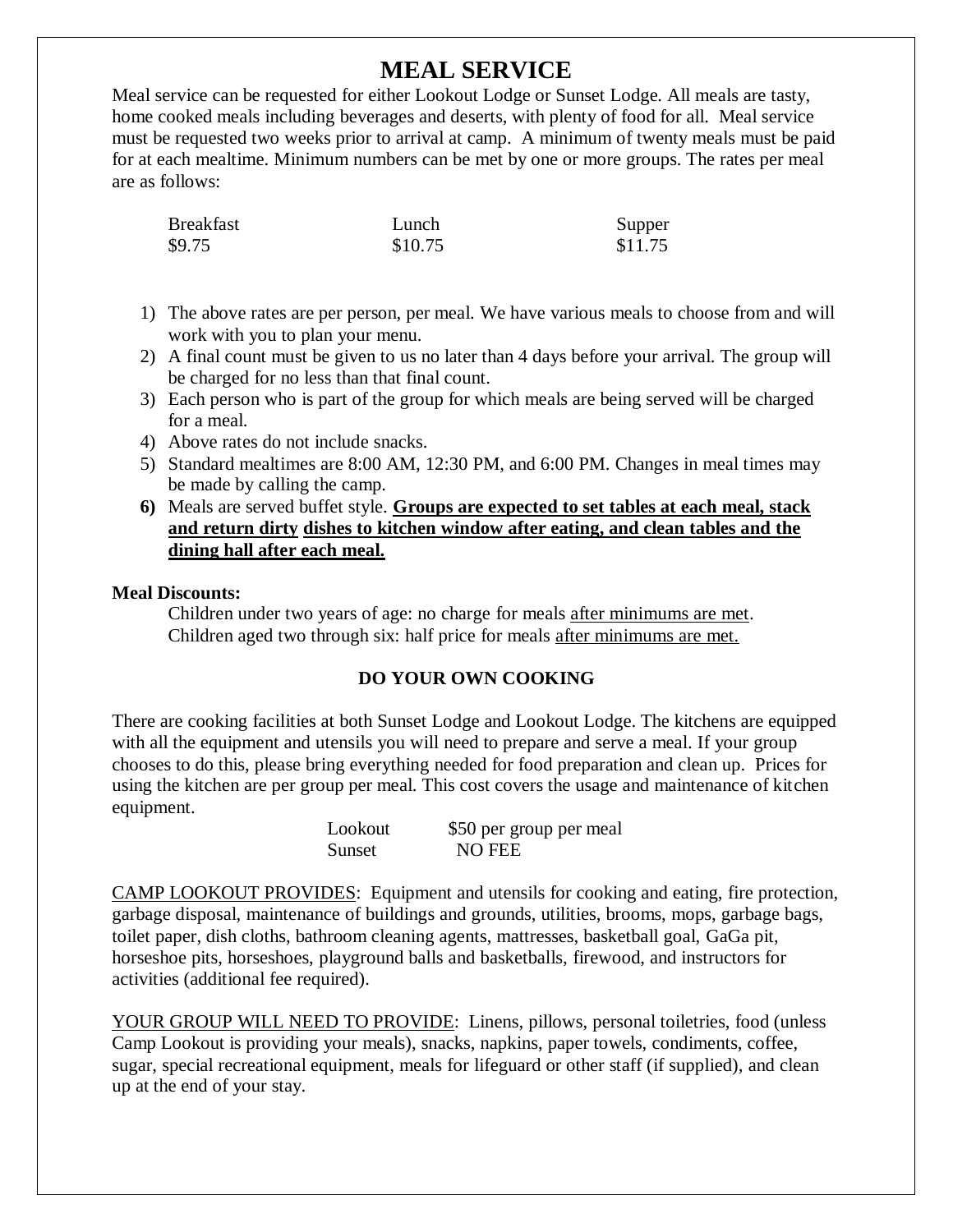## **FACILITIES AT CAMP LOOKOUT**

**Lookout Lodge** - The main lodge, providing a commercial kitchen, dining room with a capacity of 150 people, and restroom facilities.

**Lookout Village** Three cabins situated behind Lookout Lodge. Each sleeps 16, has bathrooms, a living room, and a deck. These cabins also have central heat and air. The Village has a maximum capacity of 48 persons. For groups over 48, other cabins or Sunset Lodge will be reserved. You must pay for a minimum of 24 persons to reserve the Lookout Village.

**The Hamlet Cabin** - Our newest cabin. This cabin sleeps 14, provides a meeting area with wood burning fireplace, 5 bathrooms with showers (2 are ADA compliant), large deck, central heat and air, and a snack prep area (mini fridge, microwave, and sink). You must pay for a minimum of 8 persons to reserve this cabin.

**Sunset Lodge** - A self-contained unit with central heat  $\&$  air conditioning that sleeps 26, has four bathrooms (including 8 toilets and showers), a small kitchen, and a living room. A campfire circle, worship area, and a games field (ideal for star gazing) are available for those renting Sunset Lodge. You must pay for a minimum of 12 persons to reserve Sunset Lodge.

**Solar Cabin** - Solar is a winterized cabin that sleeps fourteen people. Bathrooms are not located in these facilities. These cabins are serviced by the bathhouse.

**Yurts** – These two semi-winterized cabins each sleep ten people. Bathrooms are not located in these facilities. These cabins are serviced by the bathhouse.

**The Emmaus Chapel -** A gift from the Chattanooga/LaFayette Emmaus Community, this is a spacious facility with air conditioning and heat, ideal for worship experiences and/or meetings. \*\*

**Elliott Pavilion** - An open-air shelter for picnics and/or meetings.\*\*

**Bathhouse -** Situated in the center of Camp, this facility provides nice restroom and shower facilities for the Yurts, Solar Cabin, and the Emmaus Chapel.

**Swimming Pool -** Open June through Labor Day to all groups staying at camp. The pool may be used only when a Camp Lookout lifeguard is on duty (Fee required). POOL HOURS NEED TO BE SCHEDULED 2 WEEKS PRIOR TO YOUR VISIT. \*\*

**Outdoor Worship & Campfire Areas** - Vespers Point, Maynard Worship Center, and Fire circles behind the office and in the upper field.

 **\*\*** When multiple groups are present at camp, scheduling for the Emmaus Chapel, pavilion, pool, and all other common areas will be done by the director or program director prior to groups' arrival.

#### **Self-Directed Activities (no fee):**

| Hiking             | <b>Field for Activities</b>  |
|--------------------|------------------------------|
| <b>Creek Walks</b> | Fire Circle (wood available) |
| Frisbee Golf       | Lake for Fishing             |
| Horseshoes         | Volleyball                   |
| <b>Basketball</b>  | Corn Hole                    |
| GaGa Ball          |                              |
| 4 Square           |                              |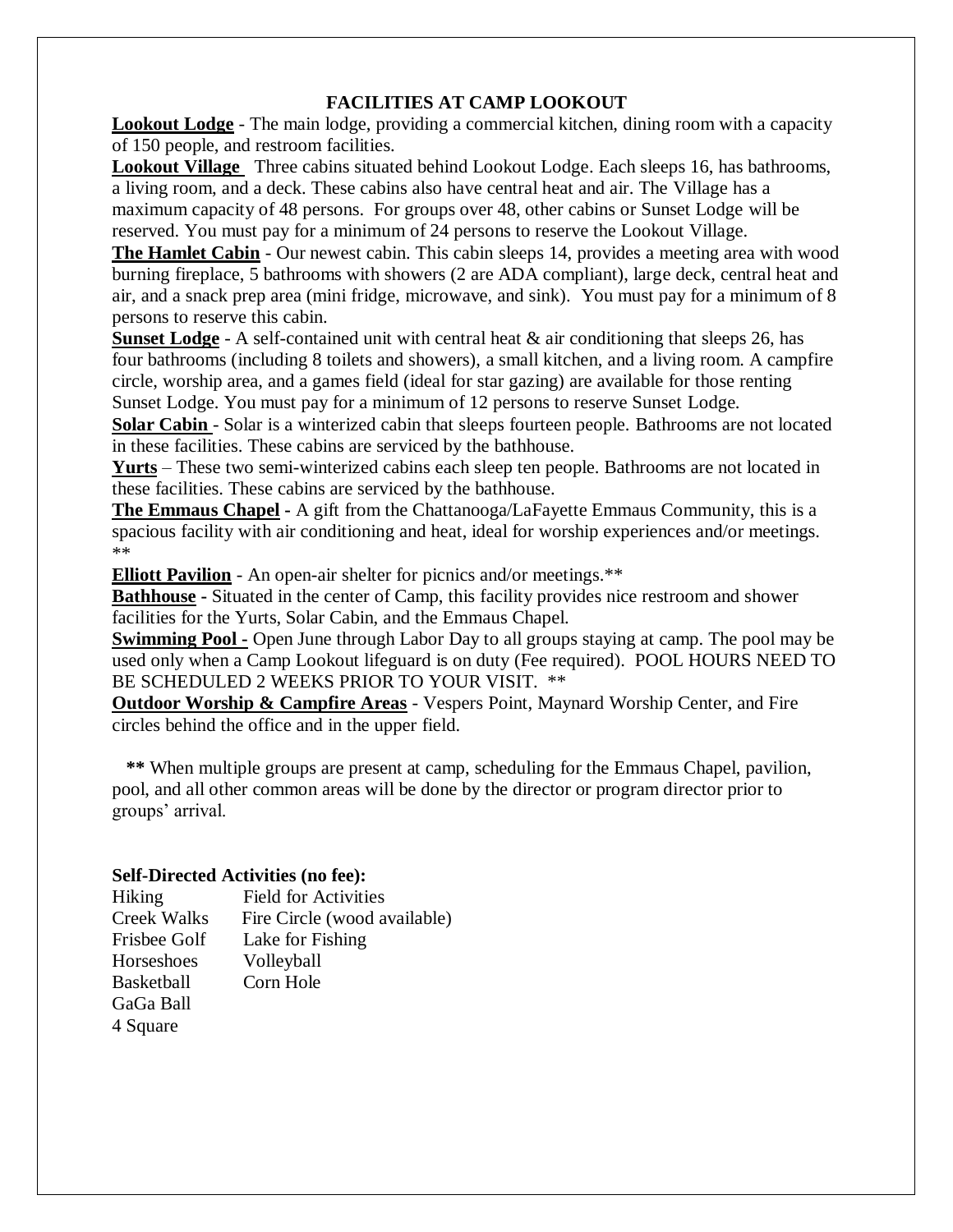# **Program Opportunities**

**Scheduling** - Camp Lookout offers a variety of fun and adventurous program opportunities that can be added to enhance your time with us. Due to high demand for these services and the need to schedule staff, we ask that you contact us no later than one month before your event to reserve these activities. Some activities require additional fees to pay for staffing.

**Personal Recreational Equipment** - Guests who bring sports equipment (i.e. Frisbees, volleyballs, etc.) to camp for their self-directed activities are advised to clearly mark all equipment with owner identification. **Consent Forms** - Consent and Assumption of Risk forms must be completed before guests are allowed to participate in specialized adventure recreation activities.

#### **ADVENTURE PROGRAMMING CLASSES AND DESCRIPTIONS**

#### (Adventure classes require an additional fee. Please refer to the proper price list for each activity. **MAXIMUM OF 15 PARTICPANTS PER ACTIVITY PER TIME SLOT**)

**High Ropes Course:** A series of rope, cable, and log elements located approximately 30 feet off the ground. This course is designed to help participants face fears, build self-esteem, and build trust and group support. Our instructors will lead your group through a memorable activity in a safe and nurturing environment. This class requires the use of specialized safety equipment, such as seat harnesses, helmets, and static and dynamic belay systems. This class requires a minimum of three hours to complete for every 15 participants.

Low Ropes Course: A series of rope, cable, and log elements located approximately 3 feet off the ground. Individuals work with the support of the group to complete the series of challenges. Group participants are taught spotting skills, which are used to provide safety and care for those on the course. This course focuses on self-esteem, self-confidence, and group responsibility. Requires a minimum of 1 hour to complete for every 15 participants.

**Zip Line**: A zero entry (ground level, no climbing) Zip Line. This is a great fun and thrilling activity. Allow 1.5 hours per 15 participants.

**Group Initiatives:** A series of elements and situations designed to promote teamwork, compromise, communication, and other life skills. Groups of all ages will have fun as they work together to accomplish "common" goals. In a society which encourages individual accomplishments, this class only rewards group interactions and achievements. This class requires 1-3 hours.

**Bouldering Wall:** This activity can be used as a low ropes type element, or a group initiative apparatus. Participants are challenged to traverse a simulated rock face. The participants are about 3 feet off the ground as group members offer support through spotting. As a group initiative, the group is faced with a variety of challenges. This class requires a minimum of 1 hour to complete for every 15 participants.

**Caving:** Explore the wonders found under ground with our trained and knowledgeable staff. Caving is a most fascinating activity that presents many challenges. Class duration can range from 3 hrs. to 8 hrs. (price sheet reflects the cost of a 3-hr. class). \*Off-site

**Climbing Wall:** Try your hand at rock climbing on a simulated rock wall on-site at Camp Lookout. There are a variety of routes which challenge both the novice and experienced climber. A zip-line is available for those  $6<sup>th</sup>$  grade and older (and an extra fee). This class requires a minimum of 2-3 hours to complete for every 15 participants.

**Rock Climbing and/or Rappelling:** Each of these activities are exciting and challenging. Our staff is very well trained in the latest skills, as well as very experienced in working with groups to help each individual accomplish their goals. Climbing and Rappelling can be experienced individually or in combination with each other. We offer ½ day trips (price sheet reflects the cost of a 3 hr class), full day trips, and multi-day trips. \*Off-site

**Flat Water Paddling:** This is a 1.5 hr. class that takes place on-site at Reflection Lake. Students will learn the basic strokes for the craft they are paddling.

**Whitewater Paddling:** This class is an all-day adventure on the Hiwassee Scenic River. There are several different trips depending on the group's skill level. We offer a variety of river crafts: minnows (kayak like craft), kayaks, rafts, and duckies (two person inflatable kayak). This is an exciting trip lead by very experienced paddlers. Other trips are available by request. \*Off-site

**Mountain Biking:** An exciting way to experience the great outdoors. There are many trails developed for the use of bikes. The Camp Lookout staff will work with your group in learning the proper ways to ride and take care of the environment at the same time. This class can take place on-site or off-site. Maximum of 13 participants. Time varies according to needs of the group.

**Archery or Slingshot:** Take a break from all the "High Adventure" with a session at our **Archery or Slingshot**  Range. This is a great activity for all ages – children, youth, or adults. Rain or shine, all will experience success and have lots of fun! Each class requires a minimum of 1.5 hours to complete for every 15 participants.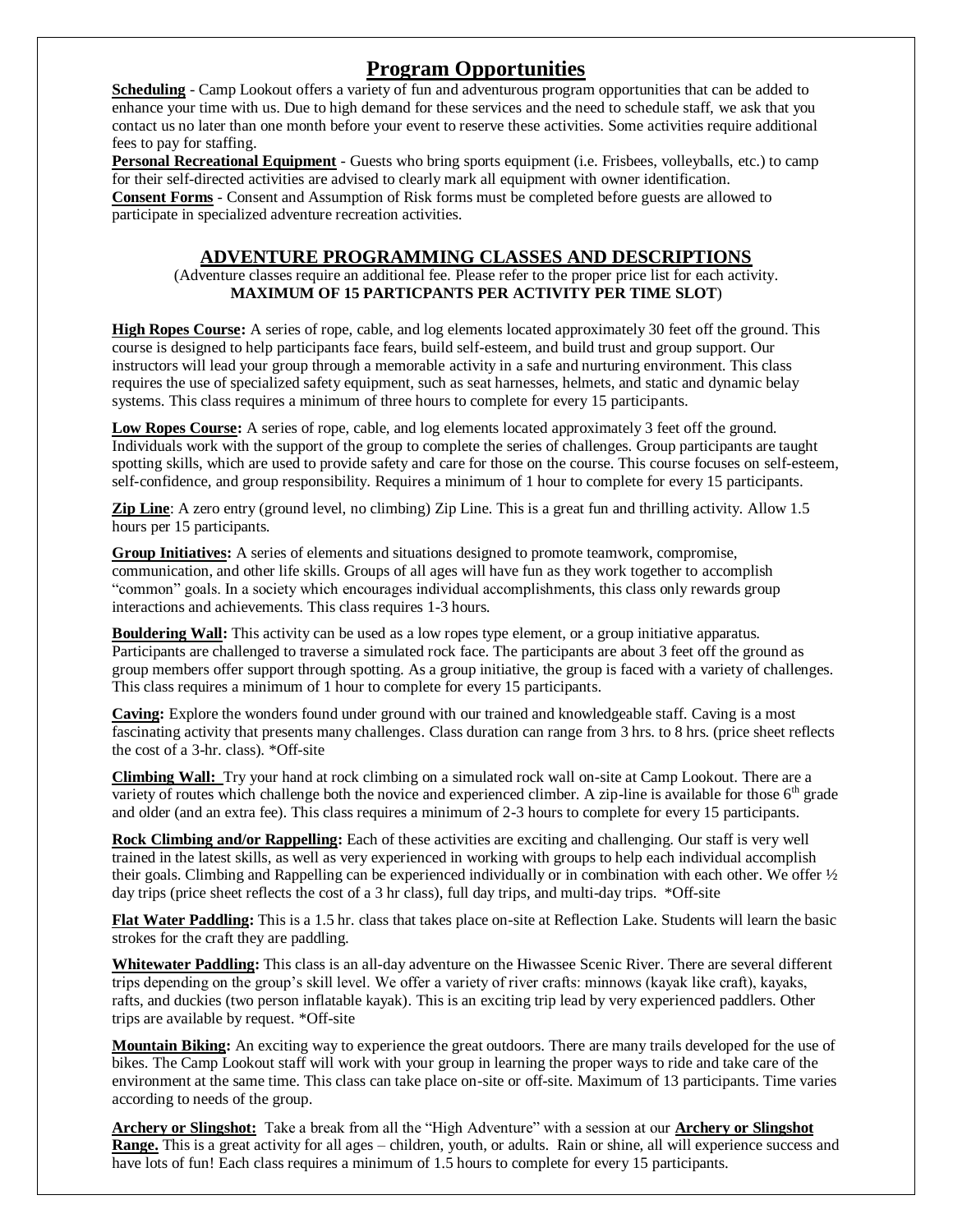#### **Camp Lookout - Guest Policy Guide**

#### **Reservation & Payments**

#### **Reservations**

Reservations can be made by calling Camp Lookout at (706) 820-1163. When making your reservation, you will have the opportunity to secure your date with a deposit by mailing in a check or with a credit card. After a reservation is made, you will be sent a confirmation and reservation form via email or USPS.

Please make note of minimum charges for facilities and programs. These minimums are included in the description of facilities, programs, and fees found at www.camplookout.com or in a copy of the Camp Lookout Facility Handbook – available by mail or email.

#### **Deposit and Contract**

A deposit to secure your reserved dates is required. Deposit amounts vary depending on the size of a group (please see website for amounts or speak with a staff person at Camp Lookout). Deposits can be made during your reservation call with a credit card, or you can take up to 10 days to submit a check when you return your signed Group Contract. Your deposit will be subtracted from the final invoice.

Please email the signed Group Contract to Camp Lookout at [admin@camplookout.com](mailto:admin@camplookout.com) or send by postal mail to Camp Lookout, 3130 Hwy 157, Rising Fawn, GA 30738.

#### **Final Payment**

During or at the end of your stay, Camp Lookout staff will inquire about your final numbers of participants to calculate the total cost of your stay. Your deposit is considered part of your final payment and will be deducted from the total amount due on your bill. Your group will receive an invoice for your final charges.

#### **Cancellations**

Should you need to cancel your event, the deposit, minus a \$50.00 handling charge, is refundable or transferable up to six months before your event. After that time, the deposit is not refundable, nor may it be transferred to another date. However, all other fees associated with your event, such as food, activity, or programming fees, will be removed from your bill.

#### **Insurance**

All guest groups are required to provide a Certificate of Insurance with a liability amount of at least \$1,000,000, naming Camp Lookout Inc. and Holston Conference Camp and Retreat Ministries as additional insured parties. A copy of this certificate must be provided to the camp prior to the group's arrival. If no Certificate of Liability Insurance is received by Camp Lookout prior to two weeks before your group's arrival date, you will be charged \$115 to \$265 (depending upon your activities) for general liability insurance that will be provided for your group. (If you need to cancel your event, the cost of that additional liability coverage will be removed from your final bill.) Please email the Certificate of Liability Insurance to Camp Lookout at [admin@camplookout.com](mailto:admin@camplookout.com) or send by postal mail to Camp Lookout, 3130 Hwy 157 Rising Fawn, GA 30738.

#### **Availability**

Camp Lookout reserves the right to refuse the use of our facilities to groups whose purposes are determined to be inconsistent with the principles and spirit of the United Methodist Church.

#### **Arrival and Departure**

#### **Arrival**

#### For overnight groups, check-in time will be 4:30 p.m. or later, unless special arrangements have been made with the Camp Lookout staff.

#### **Departure**

Check-out time for groups will be no later than 2:00 p.m. on the last day of the group's stay. If your group prefers to stay past 2:00, pre-arrangements with the reservation staff at Camp Lookout are needed. An additional day charge may be applied for late check-out.

#### **Parking**

Guests may park at: Lookout Lodge, Lookout Village, Lower Field (near Chapel), Sunset Lodge, in front of the Office, Upper Parking Lot, or at The Hamlet Area. Guests should only park at facilities where they have reservations for use.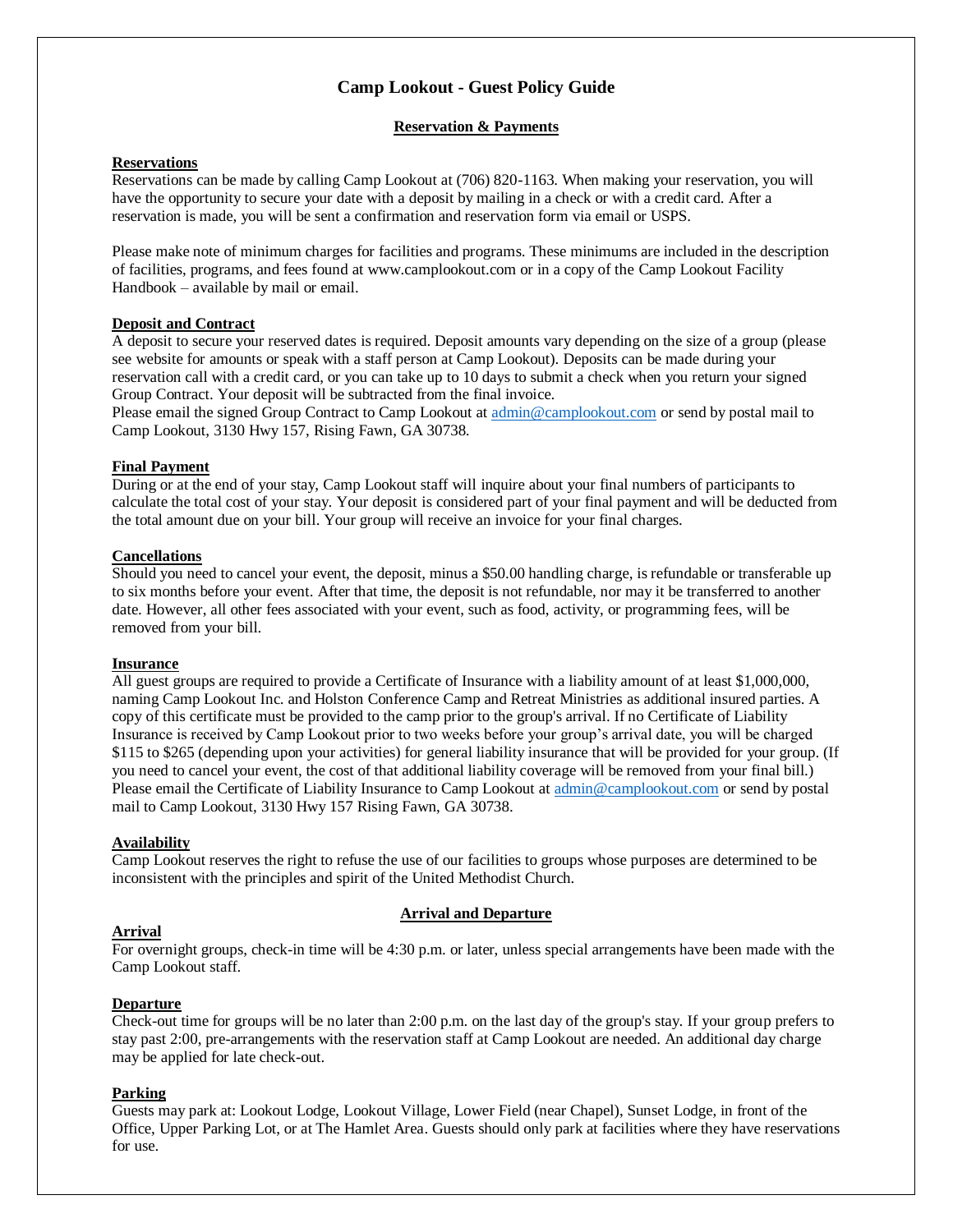#### **Facilities**

**Facility Use -** We ask that your group use only the lodging and meeting spaces reserved for you because we often serve multiple groups. If you discover during your event that you need additional space, please contact the On-Call Staff. Please respect space used by other groups. Camp Lookout staff will coordinate the schedules of groups to eliminate conflicts in meeting spaces and program areas.

**Linens -** Guests must provide their own bedding, pillows, and towels. All beds are single size beds.

**Food in Buildings -** We ask that you refrain from bringing food into the sleeping quarters of any building in order to prevent the attraction of insects. In the buildings that are equipped with kitchen and dining areas, please make sure to properly store all food items. Please speak to Camp Lookout staff to discuss any possible exceptions.

**Cleaning -** In order to keep our rates affordable and to encourage groups to be good stewards, we ask that your group clean the facilities you've used prior to departure. We ask that groups be responsible for general clean-up: picking up loose trash, gathering all personal belongings, emptying trash cans, and light sweeping. The Camp Lookout staff will assume responsibility for vacuuming, mopping, and restroom and mattress sanitation. An additional \$200 cleaning fee may be added to your group's charges if buildings are not cleaned as outlined.

**Damages -** Upon arrival, the group leader should inspect your assigned facilities and report any damage to the Camp Lookout staff on duty. Your group will be held financially responsible for any damage that occurs to the facilities by your group.

**Environmental Stewardship -** Guests are asked to help us maintain the natural beauty of the camp by not cutting, breaking, or digging up flowers, shrubs, or trees. We also encourage guests to help us reduce camp's impact on the environment by recycling where possible and turning off lights when not in use.

**Quiet Hours -** Because we often serve groups of varying ages and needs at the same time, we ask guests to maintain quiet hours from 11:00pm to 6:00am.

#### **Food Service**

**Meal Service -** Our kitchen can provide your group with delicious home style meals to help make your event special and reduce the time and effort you need to spend on food preparation. We offer meal packages that make meals affordable for any type of group. Arrangements for meals must be made two weeks prior to your event.

**Special Dietary Needs** - Many special dietary needs, including vegan/vegetarian, lactose intolerant, and gluten free necessities, can be accommodated if we are informed of them in advance. Group members with other unusual dietary restrictions should contact the camp to discuss their needs.

**Additional Services -** In addition to our regular meals, we can also provide additional services, such as coffee, snacks, cookouts, and sack lunches, for an additional charge.

**Self Service Meals -** Self service meals are an option at Camp Lookout. Sunset Lodge has a small kitchen where groups can prepare meals. Please be aware this kitchen has limited equipment and may not meet the needs of large groups.

#### **Health and Safety**

**Emergencies -** Upon arrival, group leaders need to locate a copy of our emergency procedures and a list of people and agencies to contact in case of an emergency. This information should be located in each cabin; please inform Camp Lookout staff if any information is missing.

**Health Care -** Your group is responsible for providing any first aid or other health care services needed by members of your group. We recommend you obtain a health history and consent for treatment form from all group members. We also recommend your group bring a first aid kit and have someone in the group certified in first aid and age appropriate CPR/AED certification. An AED is available in Lookout Lodge. In case of a medical emergency, the camp will assist where possible, but your group is responsible for providing emergency care and transportation if required (911 is available – we are in Walker County Georgia). Your group leader is advised to have names and addresses as well as emergency contact names and numbers of all participants and a listing of any persons with known allergies or health conditions requiring treatment, restrictions, or other accommodations while on site. For minors without a parent on site, signed permission to seek emergency treatment is advised. Your Weekend Host or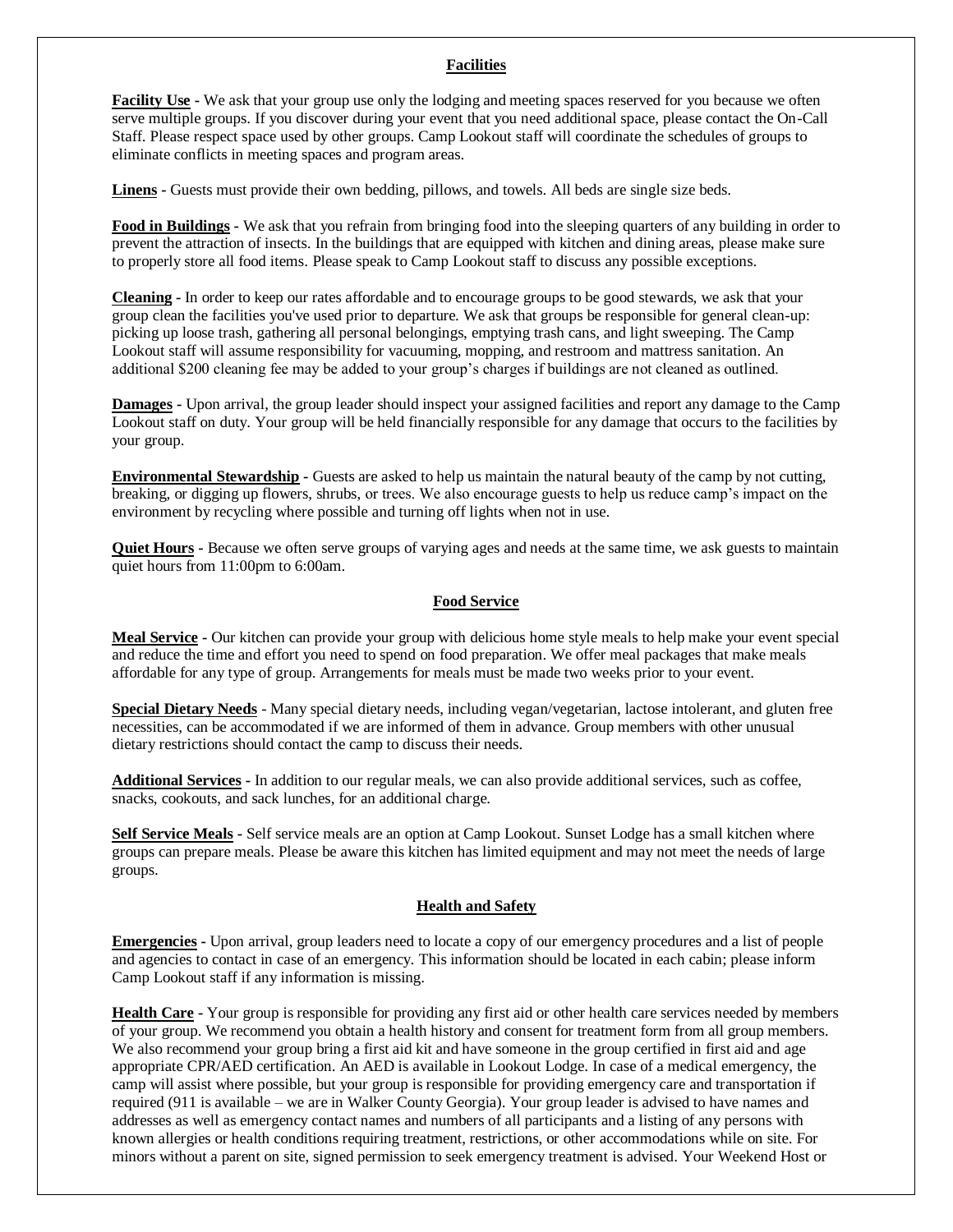On-Call Staff has complete details should an emergency arise. Please report all accidents that your group experiences to the Camp Lookout staff for proper record keeping.

**Medication** - Groups should store all medication (both prescription and over the counter) under lock except when in the controlled possession of the person responsible for administering them. Exceptions would be for limited amount of medication for life-threatening conditions carried by participant or staff person as well as limited medication approved for storage in first aid kits.

**Supervision -** Youth group leaders are responsible for supervising group members at all times. In the case of children and youth groups, we recommend a ratio, found below. We also recommend that groups provide a minimum of two adult supervisors at all times. At least one adult is required to sleep in each cabin that youth occupy. All adults accompanying youth should have undergone appropriate screening and training.

#### **Ratios of Supervision**

The following are the recommended maximum number of campers one counselor may supervise.

| <b>OVERNIGHT CAMPERS</b> |                            |
|--------------------------|----------------------------|
| Age Level                | Max # of Campers/Counselor |
| 5 years and younger      |                            |
| 6-8 years                | h                          |
| $9-14$ years             | х                          |
| $15-18$ years            | 10                         |

**Transportation at Camp -** Please observe our posted speed limits while at camp. Restrict riding to proper seating compartments of vehicles, always using seat belts as provided. Off-road type motorized vehicles may not be driven off-road while at camp.

**Hunting** - Hunting is not permitted anywhere on camp property. Paintball and Air-Soft guns are also prohibited.

**Alcohol** - The possession or use of alcoholic beverages at the camp is strictly prohibited.

**Prohibited Items** - In addition to alcohol, we also prohibit the possession of illegal drugs, weapons, and fireworks at the camp.

**Smoking** - Smoking is discouraged at the camp and is prohibited in any camp building. Please use designated areas.

**Pets/Animals** - We do not allow pets of any kind at camp other than service animals. Please let camp staff know in advance about any service animals that will accompany your group.

**Off-Limits Areas** - For the safety of our guests, some areas of the camp are off limits to everyone other than camp staff. These include maintenance areas and mechanical rooms. In addition, program areas, including the ropes course, climbing wall, archery range, boating activities on the lake, the swimming pool, and activities prohibited unless supervised by certified staff, are off limits.

**Campfires** - Campfires are permitted in designated locations only. Firewood is available, so groups will not need to bring or cut their own firewood. Please practice responsible fire safety by limiting the size of the fire and making sure it is completely extinguished after use.

**Tornadoes and Severe Storms** - In the event of a tornado or severe storm, guests should go immediately to the basement of the Emmaus Chapel. This room can be found by going outside and to the rear of the chapel to locate the basement entrance.

#### **SAFE PLACES**

All guests expect camps to be **safe places.** The following material focuses on general safety policies and procedures for handling emergencies.

It is proven that in those situations when safety is compromised and emergency action is required, a team response is the response that meets the challenge. The following material is to help prepare your group in case of an emergency situation. We recommend providing your group members with an orientation to camp policy and the different emergency situations (with proper drills) that will help all participants to be safe in an emergency situation. Please keep this material with you for quick reference as needed (duplicate information is available in each cabin in the Guest Information and Guidebook). If you need help, please contact your on-duty staff contact.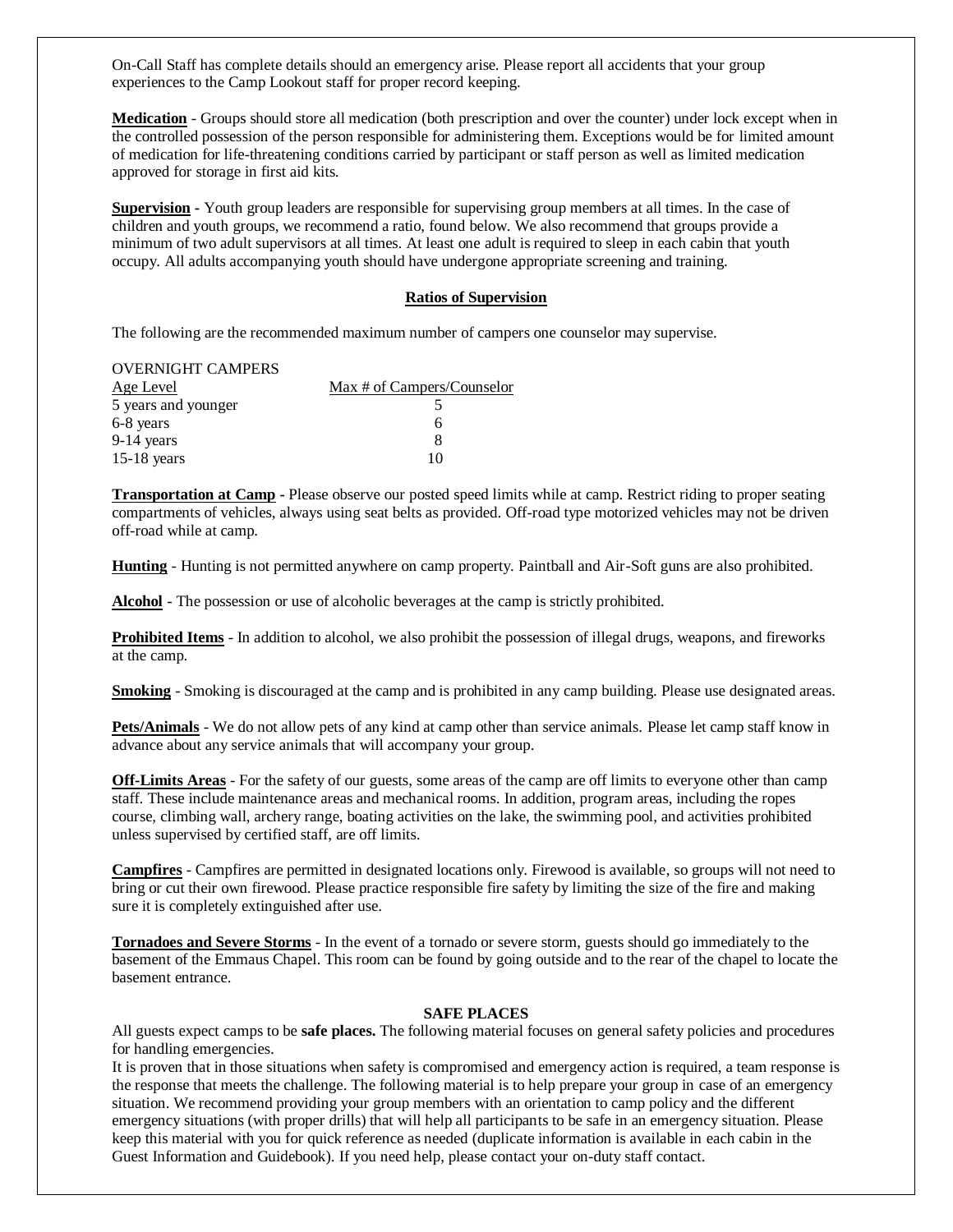#### **GENERAL SAFETY REGULATIONS AND RULES**

- Group leaders are responsible for the safety and well-being of participants.
- When all participants are present, please conduct an orientation with your guests, covering general safety rules and other safety procedures. Rehearse emergency procedures for storms, fires, and intruders according to protocol provided below, including identifying safe places.
- It is always wise to conduct a silent head count of your group at the beginning and end of each activity, rest period, and bedtime.
- Stay on established roads and trails.
- Shoes should be worn at all times. (exceptions: bed, bath, pool area)
- Respect other campers' personal belongings.
- Report any sighting of a dog or cat to your counselor. Please do not pick up or pet any stray animal while at camp.
- Pranks are not allowed (it usually causes harm to a participant or to property).

#### **SAFETY REGULATIONS AND EMERGENCY PROCEDURES**

- Group leaders should understand their particular responsibilities in emergency situations during your stay at Camp Lookout. Possible emergencies could include fire, storm, missing person, intruder, and active shooter.
- All emergency numbers, the camp supervision chain of command with phone numbers, and directions to the camp are posted in each cabin and in Lookout Lodge at the kitchen phone.

#### **SPECIFIC EMERGENCY PROCEDURES**

#### **A. Severe Storm/Tornado Safety Procedures**

- 1. Seek shelter
- 2. In case of a tornado/severe storm watch or warning, if time permits, please notify all participants. Please use your digital devices to monitor situations of weather-related threats.
- 3. If time permits, everyone should gather at the severe storm safety locations Lookout Lodge or Emmaus Chapel.
- 4. If time does not permit getting safely to a gathering place, get under or into the nearest building. Lie flat under the sturdiest available structure.
- 5. Stay clear of windows and cover your head and neck with your hands and arms.
- 6. After the storm/tornado is over, assemble at the Emmaus Chapel to receive further instructions and make sure everyone is accounted for.

#### **B. Fire Safety Procedures – Cabins/Buildings**

- 1. During cabin orientation, show participants the location of the cabin fire extinguisher. Emphasize that it is to be used only in the event of a fire.
- 2. Test the smoke detector with campers so that they will recognize the sound as the signal for a cabin fire. Identify a location outside the cabin where participants will gather in the event of fire.
- 3. Show participants the emergency exits.
- 4. If the fire is minor, fire extinguishers are to be used only AFTER ALL OCCUPANTS ARE SAFELY EVACUATED.
- 5. If adjacent cabins are in immediate danger of a spreading fire, notify specific cabins to begin evacuation.
- 6. Participants will then evacuate to the pre-determined\* location where group leaders will count to make sure everyone is present.
- 7. When a general evacuation of buildings is required, the designated emergency signal is to ring the bell continuously until all have responded by gathering at the designated gathering place.
- 8. Please contact your on-duty staff person in an emergency situation.

**\*Designated Gathering Locations - Lower Recreation Field or Emmaus Chapel** 

#### **C. Power Outage**

- 1. Report to appropriate on-duty staff member
- 2. Try to continue activities as normal. If the weather is not severe, do outside activities. If severe weather necessitates being inside, use flashlights for light if needed.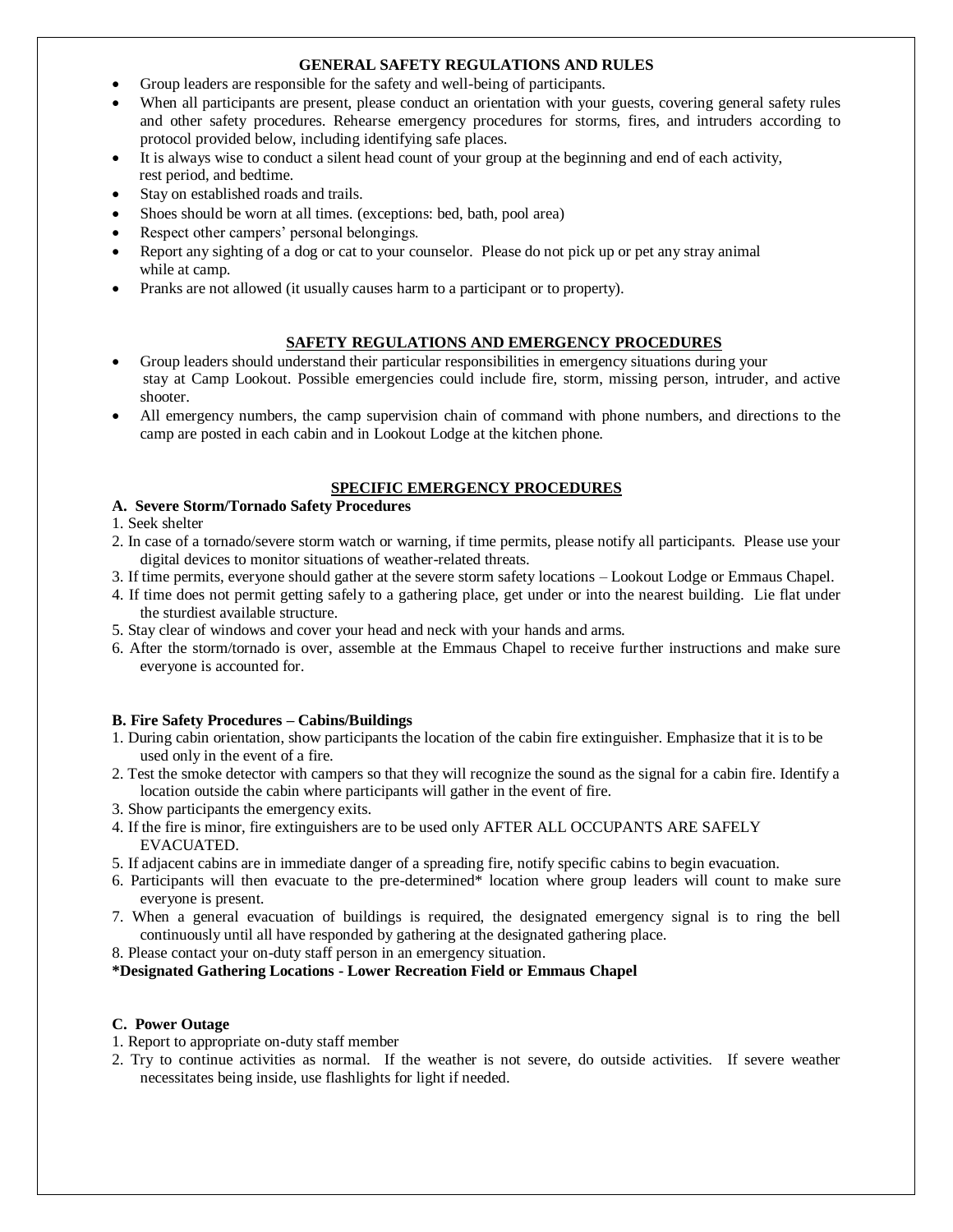#### **D. Dealing with Armed Intruder/ Active Shooter Policy**

If a person with a weapon is seen on site or gunshots are heard (please note: the sound of gunshots is very common in our rural area.)

- 1. All participants should respond by immediately using **EVACUATE, HIDE, ACT** procedure.
- **Evacuate**   $\triangleright$  If safe, retreat to predesignated locations away from area.
- $\triangleright$  Leave your belongings behind.
- $\triangleright$  Keep your hands visible.
- $\triangleright$  Call 9-1-1 when you are safe.
- **Hide**   $\triangleright$  Hide in area out of the shooter's view.
- $\triangleright$  If indoors, lock the door and barricade with heavy furniture.
- > Silence your cell phones and radios.
- $\triangleright$  Lock windows.
- $\triangleright$  Turn off lights.
- > Remain quiet and hidden until authorities give an "ALL CLEAR."
- $\bullet$  **Act**  $\triangleright$  As  $\overline{a}$  last resort, if shooter is in close range and you cannot flee, attempt to incapacitate the shooter. Your chance of survival is much greater if you try to incapacitate him/her.
- $\triangleright$  Act with as much physical aggression as possible.
- 2. If possible, gather as much of the following information to give to law enforcement or 911 operator: - Location of shooter(s).
	- Number and type of weapons held by shooter(s).

- Number of shooter(s).

- Number of potential victims at the location.
- Physical description of shooter(s).

#### **E. Procedures for Dealing with Possible Intruders (**If an unauthorized visitor is observed on site)

- 1. Group leader should report it to the on-duty staff.
- 2. Group leaders should politely ask if visitor has business on site and/or needs assistance.
- 3. If not, tell visitor that this is private property and politely ask visitor to leave.
- 4. If they have camp business, please ask visitor to call the on-duty staff.
- 5. If there are any problems, call the on-duty staff immediately.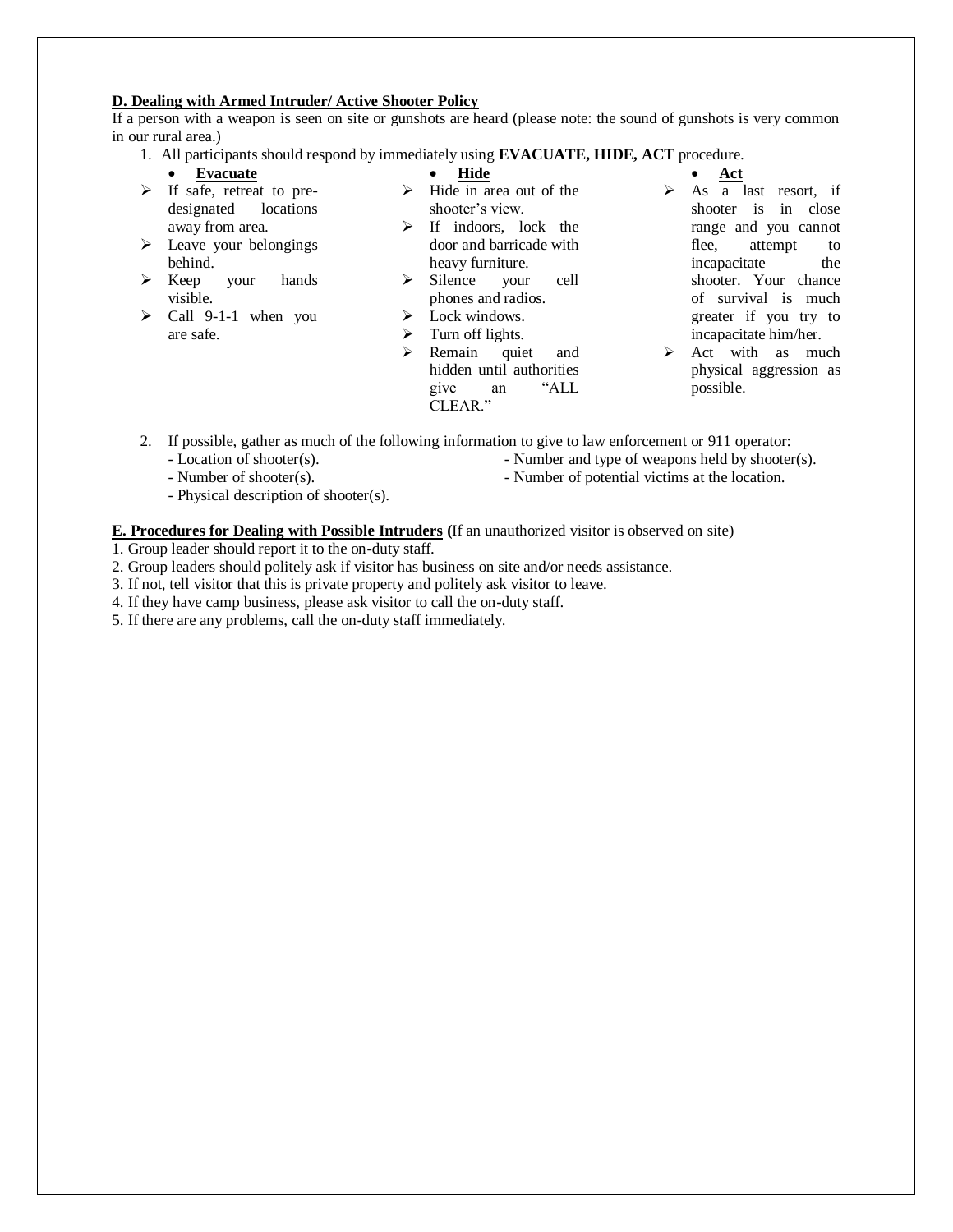#### **Participant Information Disclosure Consent and Release**

Participant's Name:

I wish to participate in a Camp Lookout, Inc. adventure camping/recreation event.

I acknowledge that I am fully aware that the activities associated with this event entail certain inherent risks including damage to property, personal injury, and even death. In consideration for being permitted to participate in this activity, I agree to assume all such risks and hereby release and discharge Camp Lookout, Inc. and Holston Conference Camp and Retreat Ministries, Inc., its officers, sponsors, trustees, employees, agents, and other aids and/or volunteers from any and all liability for any and all damage, loss, injury, or death of every kind and nature whatsoever which in any way arises out of my participation in this activity.

Event:  $\Box$ 

Affiliated Campsite: Camp Lookout - 3130 Hwy 157 Rising Fawn GA 30738

\_\_\_\_\_\_\_\_\_\_\_\_\_\_\_\_\_\_\_\_\_\_\_\_\_\_\_\_\_\_\_\_\_\_\_\_\_\_\_\_ \_\_\_\_\_\_\_\_\_\_\_\_\_\_\_\_\_\_\_\_\_\_\_\_\_\_\_\_\_\_\_\_\_\_\_\_\_\_\_\_ Participant's Signature Parent/Guardian Signature (participant under 18)

# **Personal Medical Information**

Date of last Tetanus shot or booster: \_\_\_\_\_\_\_\_\_\_\_\_\_\_\_\_\_\_\_\_\_\_\_\_\_\_\_\_\_\_\_\_\_

Known allergies: \_\_\_\_\_\_\_\_\_\_\_\_\_\_\_\_\_\_\_\_\_\_\_\_\_\_\_\_\_\_\_\_\_\_\_\_\_\_\_\_\_\_\_\_\_\_\_\_\_\_\_\_\_\_\_\_

Special Medical

Considerations:

I hereby give permission to the medical personnel selected by the camp director to order X-rays, routine tests and treatment for me/or my child, and in the event I cannot be reached in an emergency. I hereby give permission to the physician selected by the camp director to hospitalize, secure proper treatment for, and to order injection and/or anesthesia and/or surgery for me/or my child as named above.

I give permission for me/my child to be transported in a private vehicle if necessary. I give permission for photographs taken of me/or my child to be used for camp publicity.

| Signature of parent/guardian or adult camper/staff                               |  | This form may be photocopied for use out of camp. | Date                                          |
|----------------------------------------------------------------------------------|--|---------------------------------------------------|-----------------------------------------------|
|                                                                                  |  |                                                   |                                               |
| Insurance Subscriber's Name: Subscriber's Name: SS#<br>Insurance Claims Address: |  |                                                   |                                               |
|                                                                                  |  |                                                   |                                               |
|                                                                                  |  |                                                   | Address: Work Phone: Work Phone: 2008. [2013] |
| In an emergency situation, use these contacts as necessary:                      |  |                                                   | City: City: City: City: Cell Phone:           |
| Phone: Alt Phone: Alt Phone:                                                     |  |                                                   |                                               |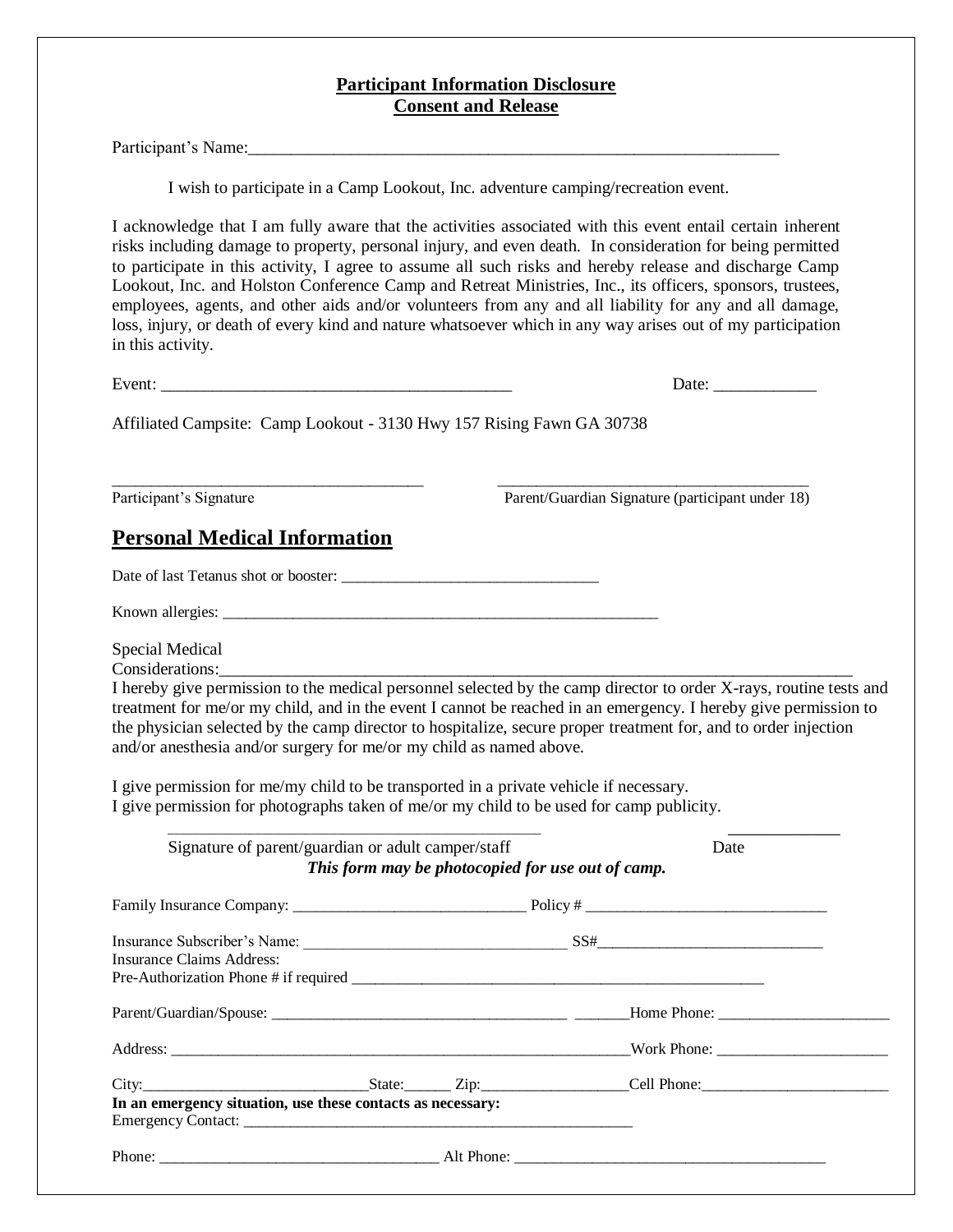# *Directions To Camp Lookout*

#### From CHATTANOOGA

I-24 to Lookout Mtn. Exit 178 (Broad St. South) then left on Broad St. Go 1.4 mi. and turn left on Tennessee Ave. (This becomes St. Elmo Ave, then GA Hwy 193). Go approximately 8.9 mi. Turn right onto Nick-A-Jack Rd. Take Nick-A-Jack 4 miles to the top. Turn left at stop sign. Camp Lookout is 1/2 mile on the right.

#### From KNOXVILLE

I-75 South to GA exit 350 (Ft. Oglethorpe/Battlefield Pkwy, Hwy 2). Turn right onto Hwy 2, and go for 13 miles. Turn Left onto Hwy 193 for 3 miles. Turn Right onto Nick-A-Jack Rd. Take Nick-A-Jack 4 miles to the top. Turn left at stop sign. Camp Lookout is 1/2 mile on the right.

#### From ATLANTA

I-75 North to GA exit 350 (Ft. Oglethorpe/Battlefield Pkwy, Hwy 2). Turn left onto Hwy 2, and go for 13 miles (approx.). Turn Left onto Hwy 193 for 3 miles. Turn Right onto Nick-A-Jack Rd. Take Nick-A-Jack 4 miles to the top. Turn left at stop sign. Camp Lookout is 1/2 mile on the right.

#### From NASHVILLE

I-24 East to I-59. Take I-59 South to Trenton Exit. Go left over I-59 for 1 block. Right at light on hwy 11 for 1 block. Left on Hwy 136 for 10 miles. Left onto Hwy 157 for 8 miles. Camp Lookout is on left.

#### From BIRMINGHAM

I-59 North to Trenton Exit. Right for 1 block to light. Right at light on Hwy 11 for 1 block. Left on Hwy 36 for 10 miles. Left on hwy 157 for 8 miles. Camp Lookout is on left.